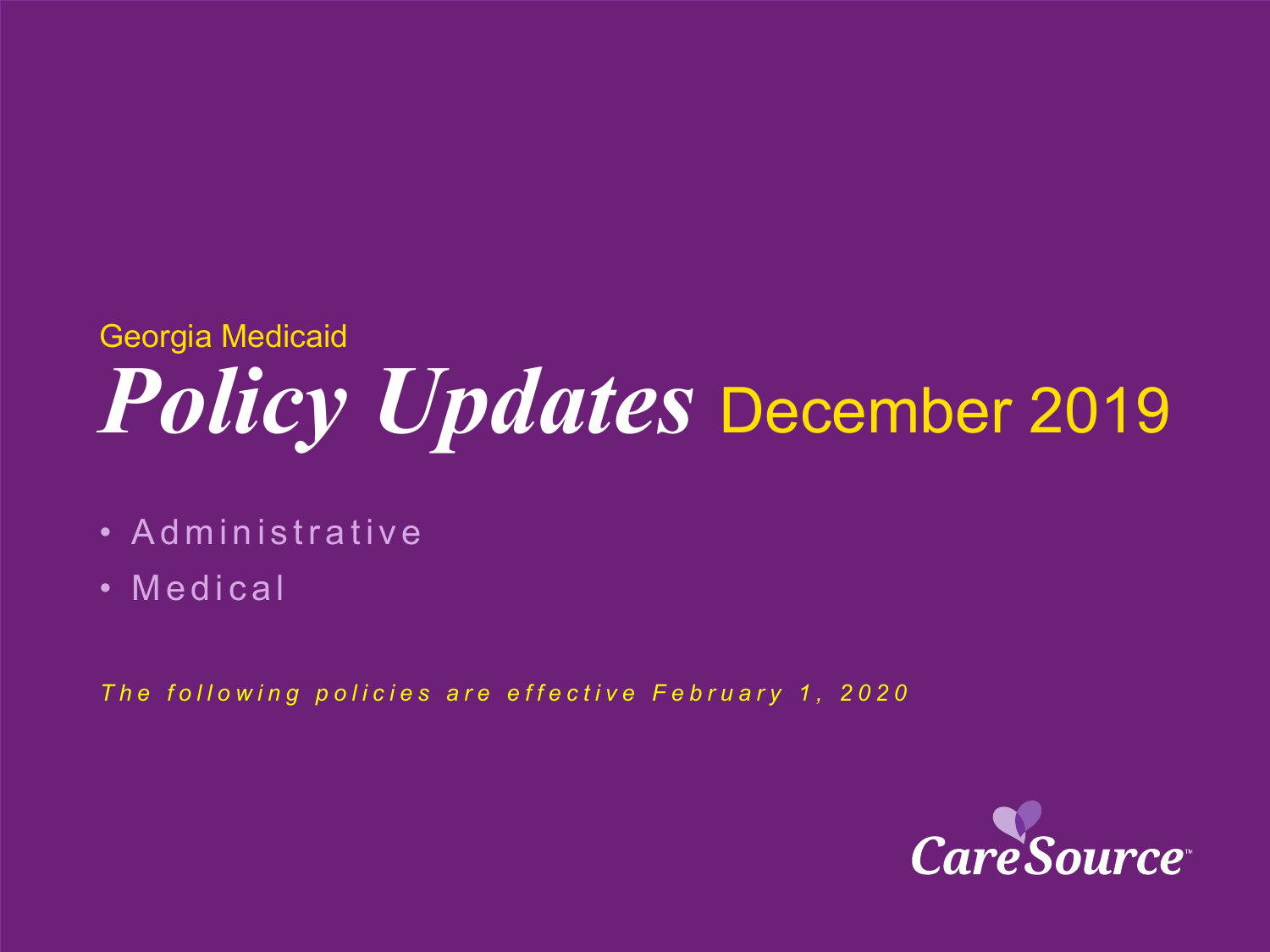

#### AT CARESOURCE, WE LISTEN TO OUR PROVIDERS, AND WE STREAMLINE OUR BUSINESS PRACTICES TO MAKE IT EASIER FOR YOU TO WORK WITH US.

We have worked to create a predictable cycle for releasing administrative, medical and reimbursement policies, so you know what to expect.

Check back each month for a consolidated network notification of policy updates from CareSource.

### HOW TO USE THIS NETWORK NOTIFICATION

- Reference the list of policy updates.
- Note the effective date and impacted plans for each policy.
- Click the hyperlinked policy title to open the webpage with the full policy.

#### FIND OUR POLICIES ONLINE

To access all CareSource policies, visit CareSource.com > Providers > Tools & Resources > [Provider Policies.](https://www.caresource.com/providers/tools-resources/health-partner-policies/) Select your plan and state, then the type of policy. Each policy page has an archive where you can find previous versions of policies.